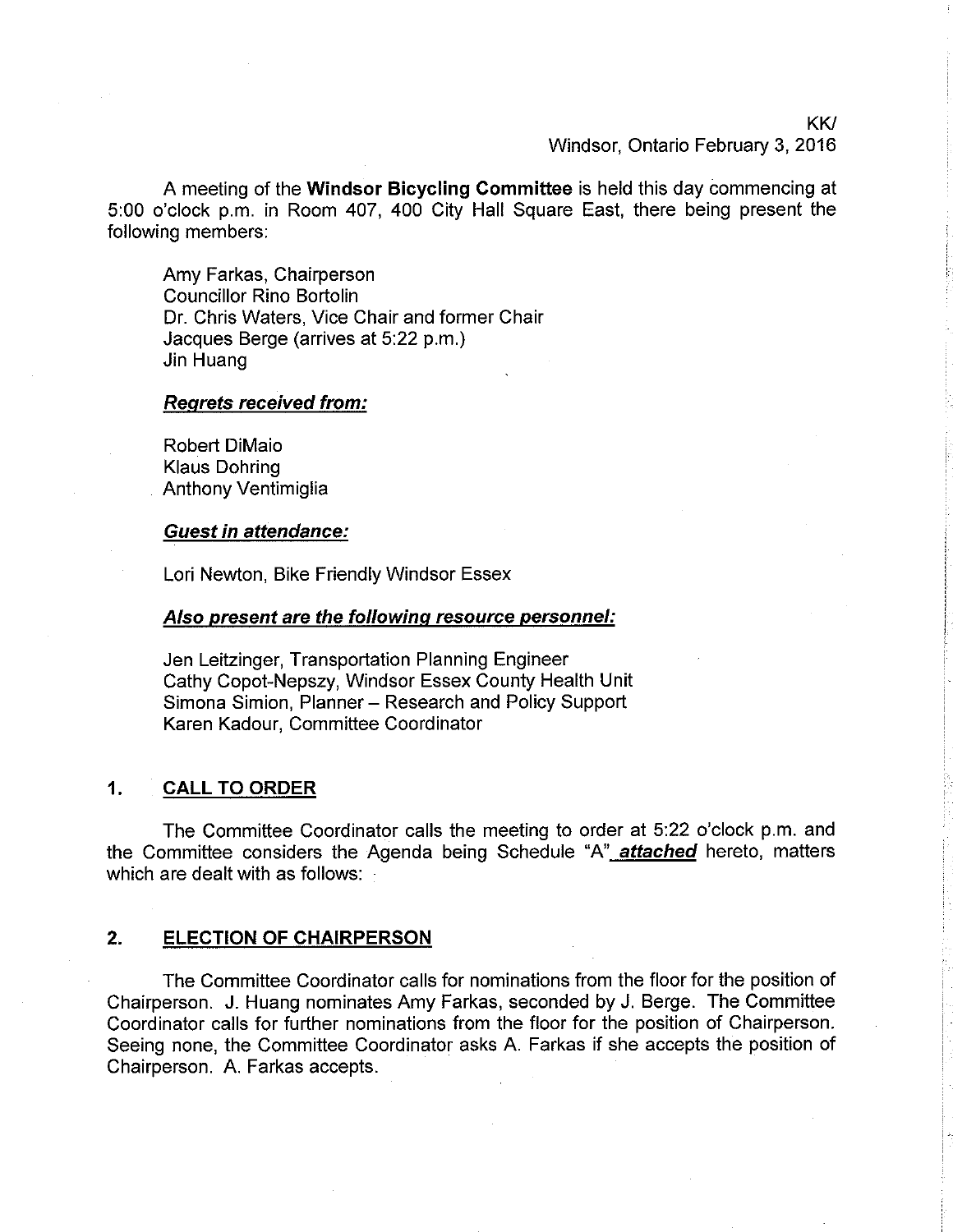Moved by J. Huang, seconded by J. Berge,

That Amy Farkas BE ELECTED Chairperson of the Windsor Bicycling Committee for the term ending December 31 , 2016.

Carried.

It is generally agreed a Vice Chair will also be elected.

Moved by J. Huang, seconded by A. Farkas,

That Dr. Chris Waters BE ELECTED Vice Chair of the Windsor Bicycling Committee for the term ending December 31, 2016.

Carried.

Dr. Waters, outgoing Chair, chairs the meeting with the expressed approval of A. Farkas, Chairperson.

# 5,4 Open Streets Windsor

City Council at its meeting February 1, 2016 approved the following: CR87/2016 "That Report No 362 of the Social Development, Health & Culture

Standing Committee of its meeting held December g, 2015 regarding 'Open Streets Windsor - Pilot Project" BE ADOPTED as presented, and further, that the request from Ford City Neighbourhood Renewal to extend the route by 1 block bringing the end of the route to Richmond and Drouillard BE APPROVED."

S. Simion, Planner is present and provides a video entitled "B to B0 Open Streets". The following comments are provided relating to Open Street Windsor:

- . Designated streets in the City of Windsor will be closed to traffic and open to people of all ages, abilities, social, economic backgrounds to enjoy.
- . The temporary closure of roadways to vehicular traffic will allow for such activities as walking, cycling, yoga, dancing and fitness
- . Goals of Open Street Windsor are to:
	- o Encourage active transportation and physical activity
	- o Encourage community building activities
	- o Promote community-led active living initiatives
	- o Showcase recently improved streetscapes
	- o Provide an opportunity for local businesses and organizations to participate
- .. Open Streets Windsor will take place from 9:00 a.m. to 1:00 p.m. on Sunday, July 17, 2016 and Sunday, September 18, 2016
- The proposed route spans approximately 8 kilometres
- . Need for approximately 200 volunteers

The Chair thanks S. Simion for her informative presentation.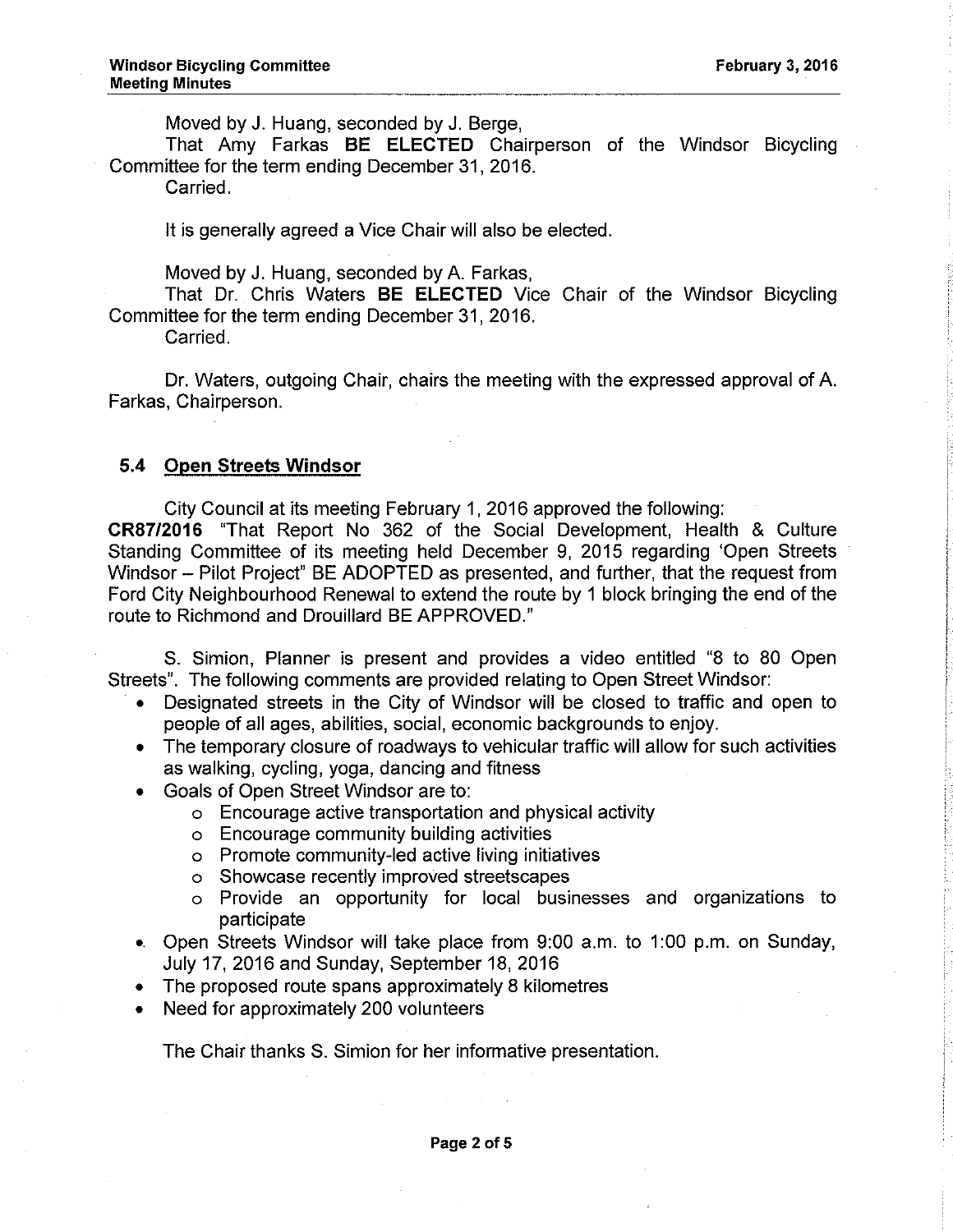## 4, MINUTES

Moved by A. Farkas, seconded by J. Huang,

That the minutes of the Windsor Bicycling Committee of its meeting held September 29, 2015 BE ADOPTED as presented.

Carried.

## 5, BUSINESS ITEMS

## 5.1 Chair's Report

Discussion ensues regarding Council's decision to not approve the name change from the Windsor Bicycling Committee to the Active Transportation Committee.

## 5.2 2016 Bike Events

Dr. Waters states Bike Safety Day will be held on May 15,2016 at Bruce Park. J. Berge will be available to distribute safety devices.

The salient points of discussion relating to WBC sponsored bike events for 2016 are as follows:

- . Bike to Work event Dr. Waters to act as lead
- . Dr. Waters to complete an application to proclaim Bike to Work Month
- . Fencing is no longer provided by the Parks Department for the Bike to Fireworks event. J. Leitzinger to contact the Coordinator, Community and Special Events regarding fencing.
- Suggestion to partner with Bike Friendly Windsor Essex for the Earth Day event to be held on April 24, 2016
- Suggestion for a "Rules of the Road Campaign".

## 5.5 Cvclinq and Pedestrian Pavement Markinqs

The following motion was approved at the WBC meeting held September 29, 2015:

Moved by J. Berge, seconded by J. Huang,

That Administration BE REQUESTED to provide a report outlining the top five collision areas in the City of Windsor and to provide mitigating factors, i.e. how to prevent accidents from reoccurring and further, that Administration BE REQUESTED to review bike signage and road markings at the locations that have been identified.

Carried.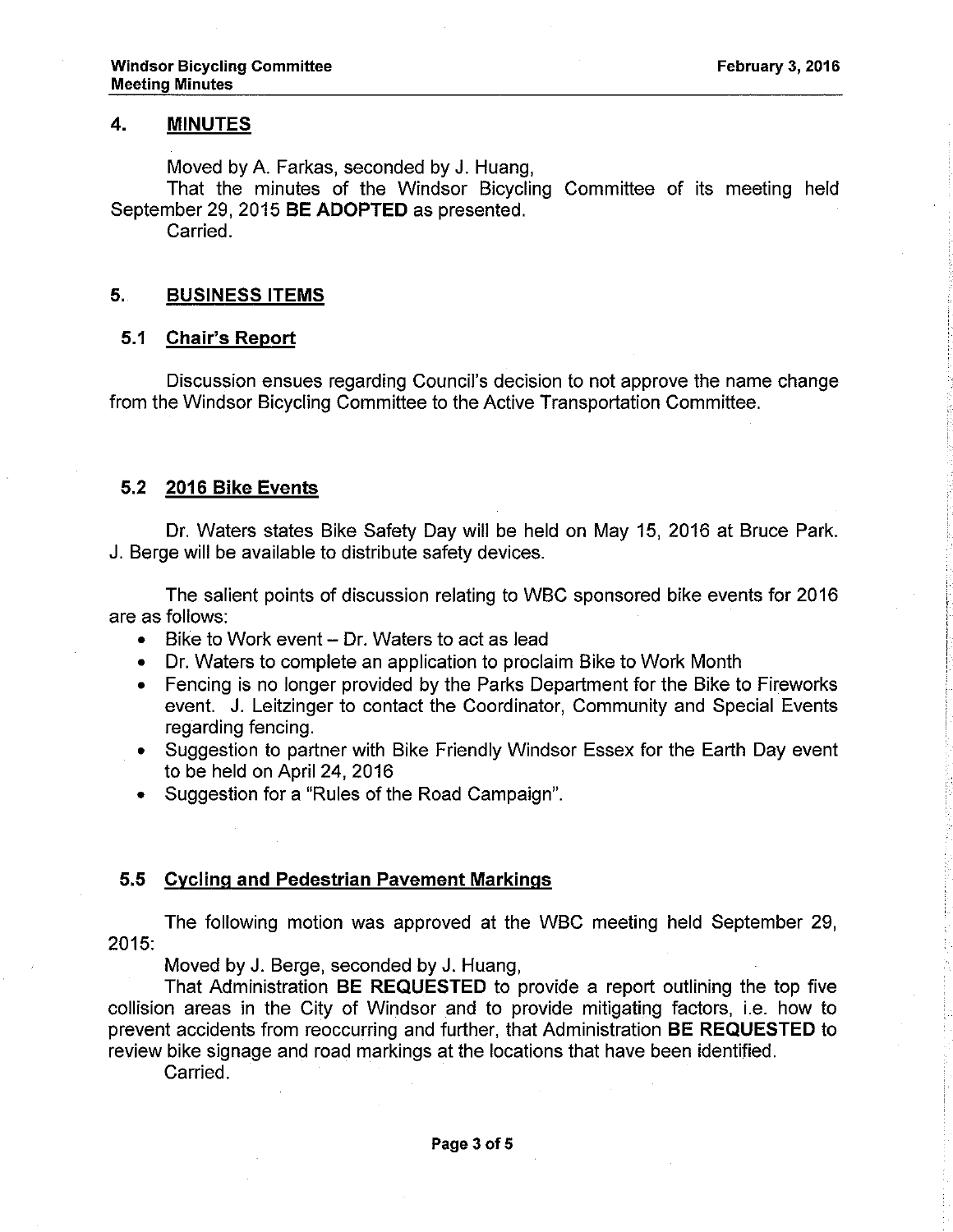Glerk's Note: ln order for Administration to proceed with the foregoing request, this motion will be forwarded to the Environment, Transportation & Public Safety Standing Committee and City Council for approval.

## 5.6 Canada-U.S. Greenwavs Vision Map

J. Leitzinger advises that the City has partnered with a variety of Canadian and U.S. groups to promote cycling in Windsor, Detroit and the surrounding areas to create a Canada-U.S. Greenways Vision Map. This map will illustrate the existing and future cycling facilities in this region, which could possibly be linked through a cross-border ferry service and the Gordie Howe Bridge.

## 5.7 Gear Up and Go Passport Program

J. Leitzinger states the City of Windsor and the County of Essex are working with Tourism Windsor Essex Pelee lsland to create a "Passport Program" called Gear Up and Go to promote cycling in the City and County. The program will be launched at the Earth Day event at Malden Park on April 24,2016.

## 5.8 Representation at the Bike Summit

Moved by J. Huang, seconded by J. Berge,

That APPROVAL BE GIVEN to an expenditure in the upset amount of \$750. for Amy Farkas, Chair, Windsor Bicycling Committee to attend the Ontario Bike Summit to be held April 19-20, 2016 at the Eaton Chelsea, Toronto, Ontario.

Carried.

Dr. Waters suggests a staff member from Transportation Planning also attend the Bike Summit.

J. Berge leaves the meeting at 5:50 o'clock p.m.

Clerk's Note: Section 3.6(h) of By-law 98-2011 (A By-law to provide rules governing the proceedings of Windsor City Council meetings and its committees and the conduct of its members) states "lf a quorum ceases fo be present during the course of a meeting, proceedings must stop and the Chair must adjourn the meeting to a later date"

## 6. NEW BUSINESS

No further business is conducted due to a lack of quorum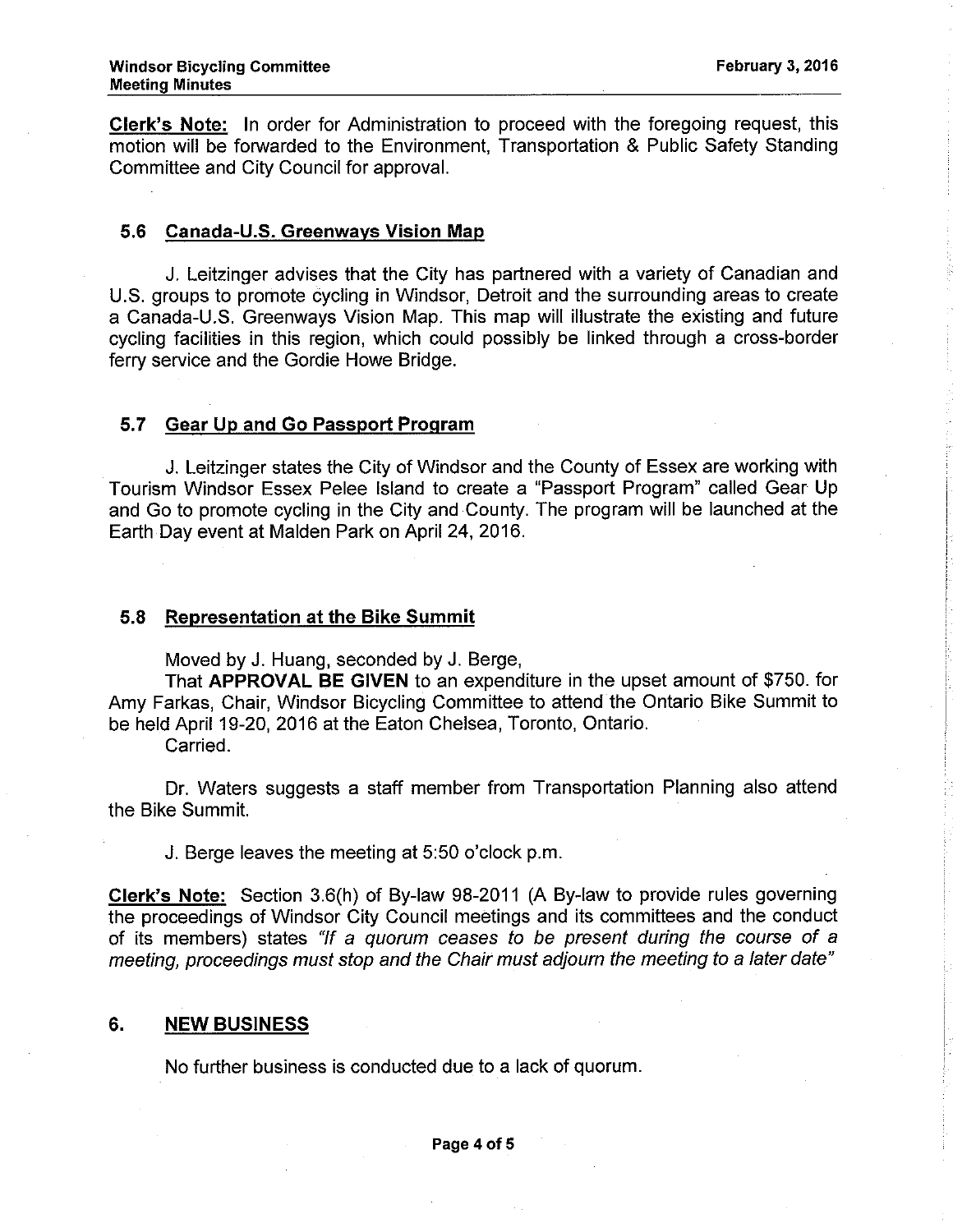# 7, ADJOURNMENT

The meeting is adjourned at 5:50 o'clock p.m.

Dr. Chair Waters, outgoing Chair

# Committee Coordinator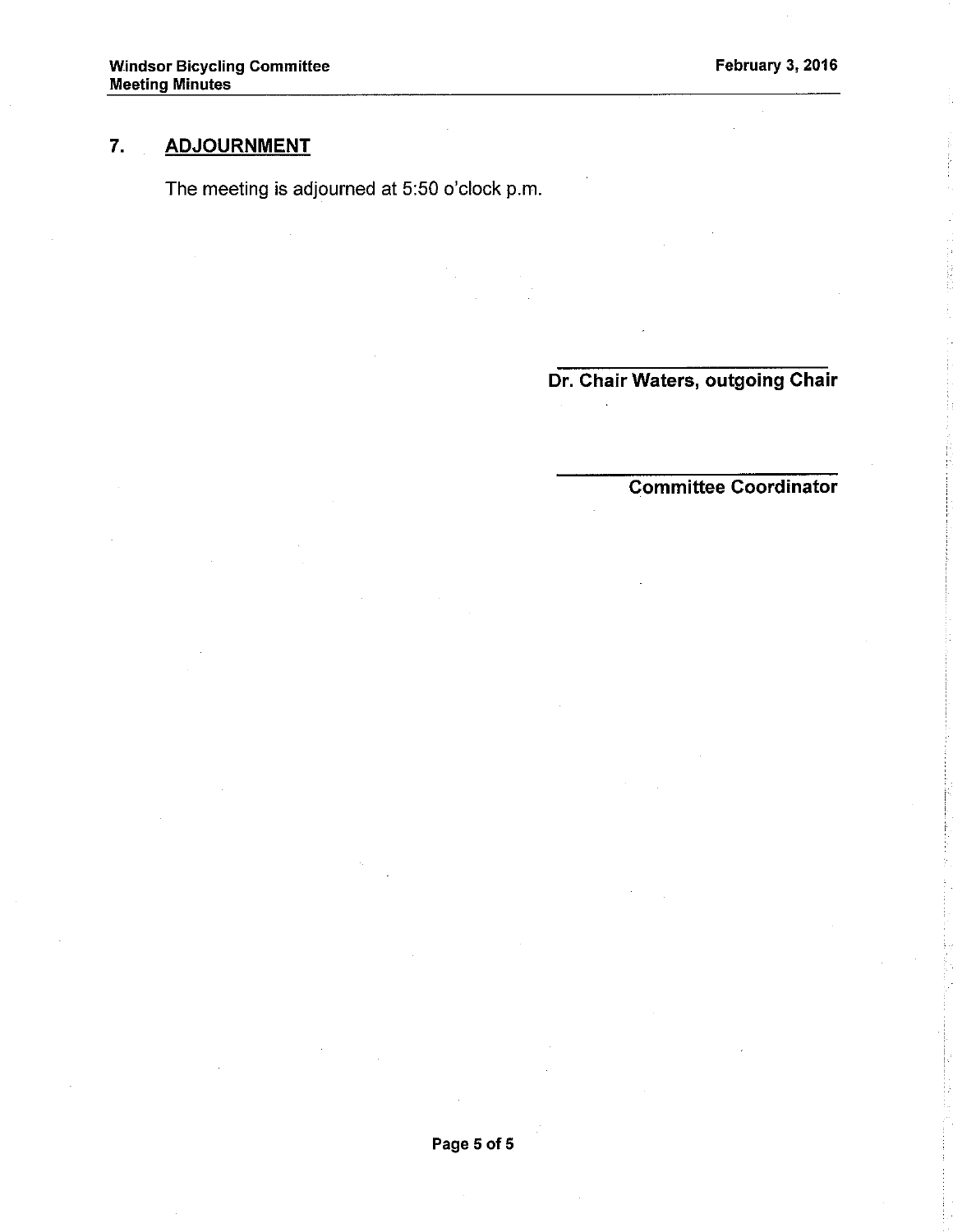## AGENDA

and Schedule "A" to the minutes of the Windsor Bicycling Committee meeting held Wednesday, February 3, 2016 at 5:00 o'clock p,m, Room 407,400 City Hall Square East



## 1. CALL TO ORDER

### $2.$ ELECTION OF CHAIRPERSON

#### 3. DECLARATIONS OF CONFLICT

MINUTES 4.

Adoption of the minutes of the meeting held September 29, 2015 - (attached)

### BUSINESS ITEMS 5.

### Ghair's Report 5.1

## 5.2 <u>2016 Bike Events</u>

- a) Discussion to determine the WBC 2016 Bike Events
- b) Proclamation Application for Bike to Work Day to be completed prior to the event if deemed to be a WBC 2016 event
- c) Earth Day Event Malden Park April 24, 2016

### CvclisUPedestrian Collision Areas 5.3

J. Leitzinger to provide an update.

#### $5.4$ Open Streets Windsor

The report of the Manager of Planning Policy dated October 29, 2015 entitled "Open Streets Windsor - Pilot Project" and Report No. 362 of the Social Development Health & Culture Standing Committee - attached.

## 5.5 <u>Cycling and Pedestrian Pavement Markings</u>

J. Leitzinger to provide an update.

## 5.6 **Canada-US Greenways Vision Map** Developing a U.S.-Canada Greenways Vision Map that would show how these two greenway systems could possibly be linked through a cross-border ferry service and the Gordie Howe Bridge

- Gear Up and Go Passport Program J. Leitzinger to provide an update. 5.7
- 5.8 Representation at the Bike Summit